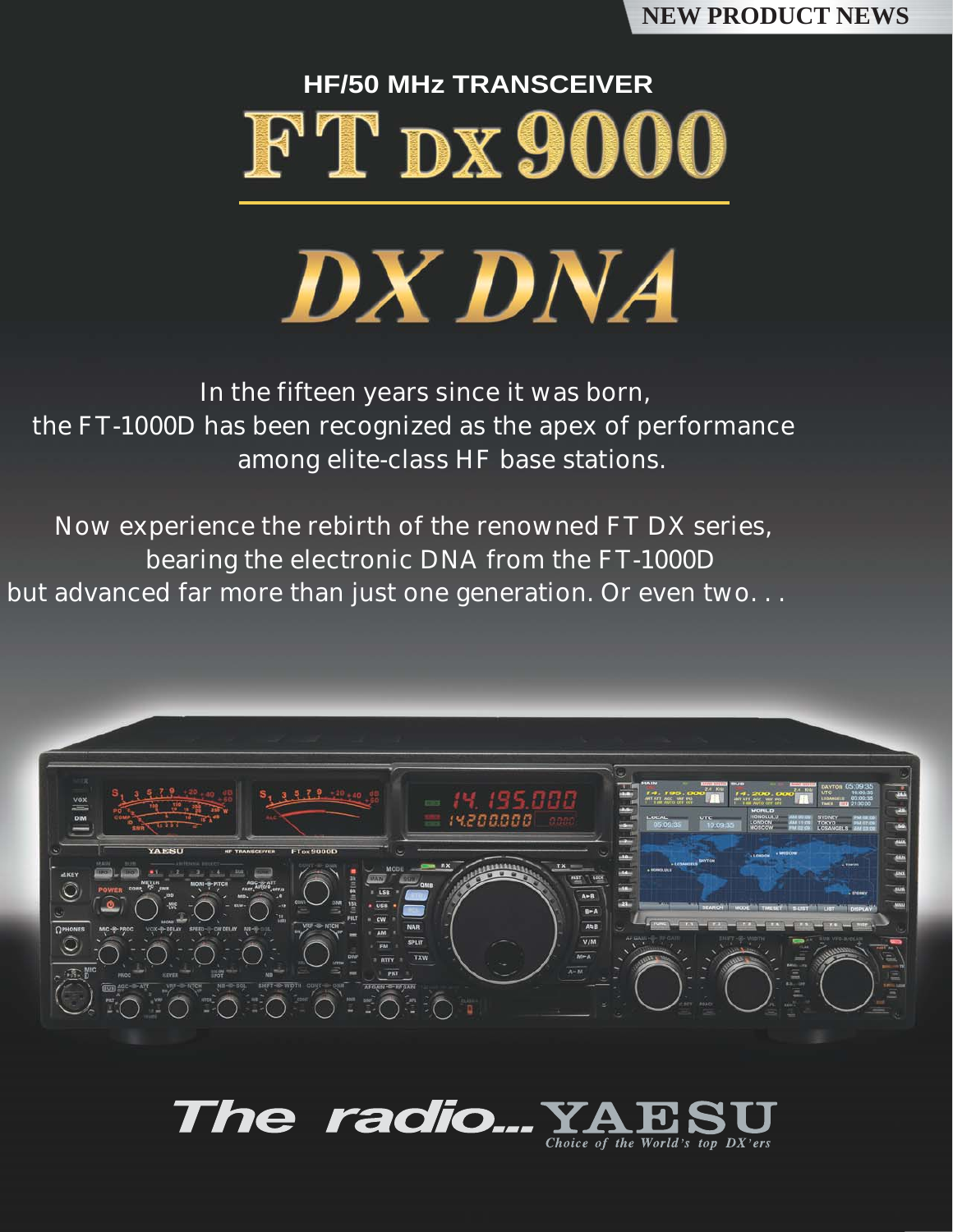

**Over four years in development, the FT DX 9000 is the ultimate achievement in RF design in the Amateur Radio industry. Its identical Dual Receivers feature unmatched real-world dynamic range, selectable Roofing Filters, 32-bit IF DSP with Adjustable Filter Response Contours, and four antenna ports. The FT DX 9000 is available in 400-Watt or 200-Watt versions, and its leading-edge TFT display gives you unprecedented information and access to dozens of features and settings. And its Flash Memory and Keyboard Connector ensure that your station will evolve as the FT DX 9000 does!** 

**It's the FT DX9000. . .the total YAESU radio experience.**

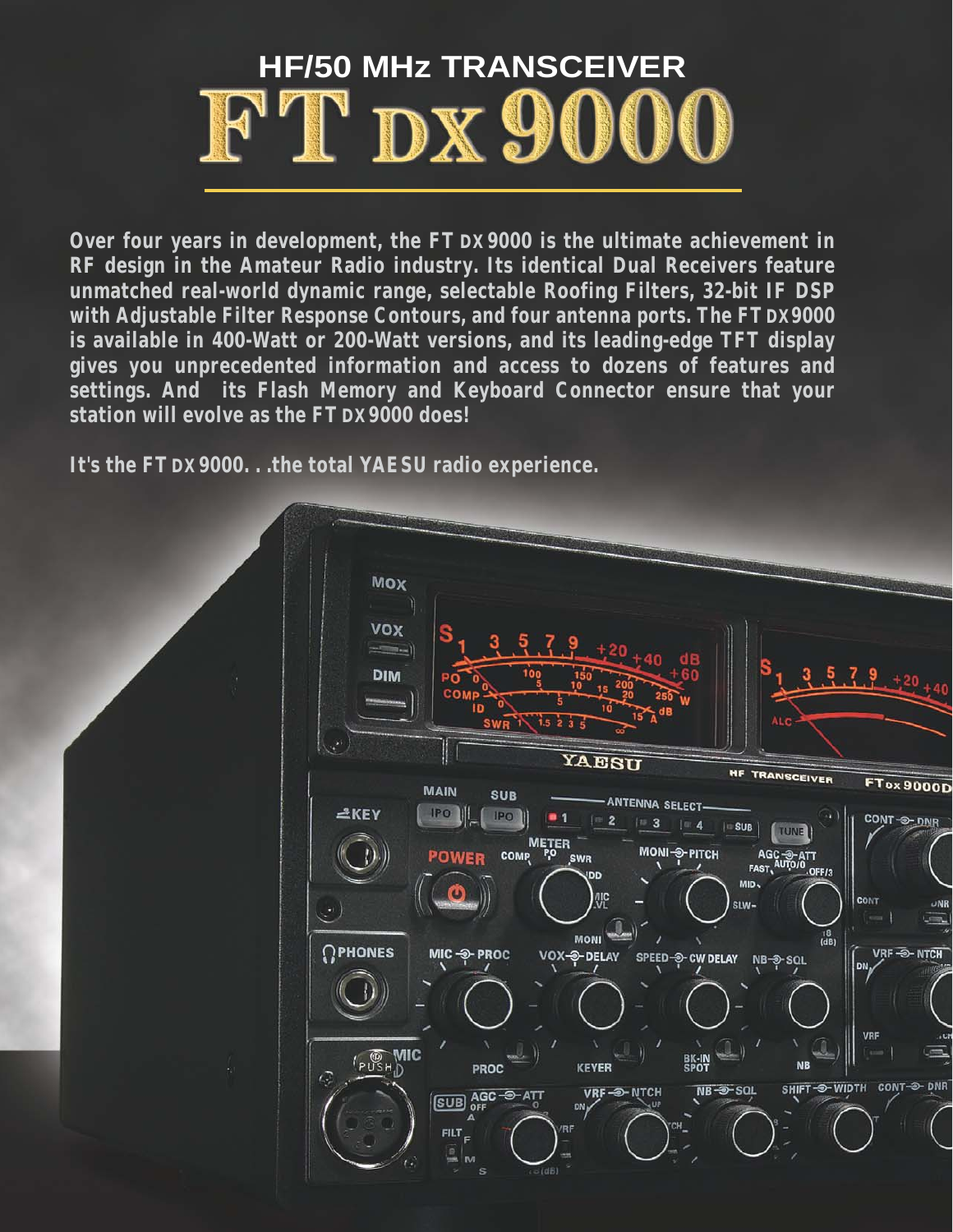**Your elite-class transceiver isn't just about Dynamic Range, although it should be without peer. It isn't just about transmitter power, but you don't want to run short. It isn't just about filter selection, operating flexibility, and emission purity, but why settle for less than the very best?**

**That's why we devoted the last four years to the development of the FT DX9000. Its new technologies let you make contacts when other radios can't. Its receiver capability provides real-world signal-detection advantages over all other designs, and its powerful transmitter breaks new ground with up to 100 Watts of power output in Class A (FT DX9000 400-W version)!**

**Fifty years after SSB revolutionized the HF world, the YAESU FTDX9000 breaks through technology barriers to provide a new generation of communications capability that history will recognize as a unique turning point in HF design. Be a part of the revolution!**